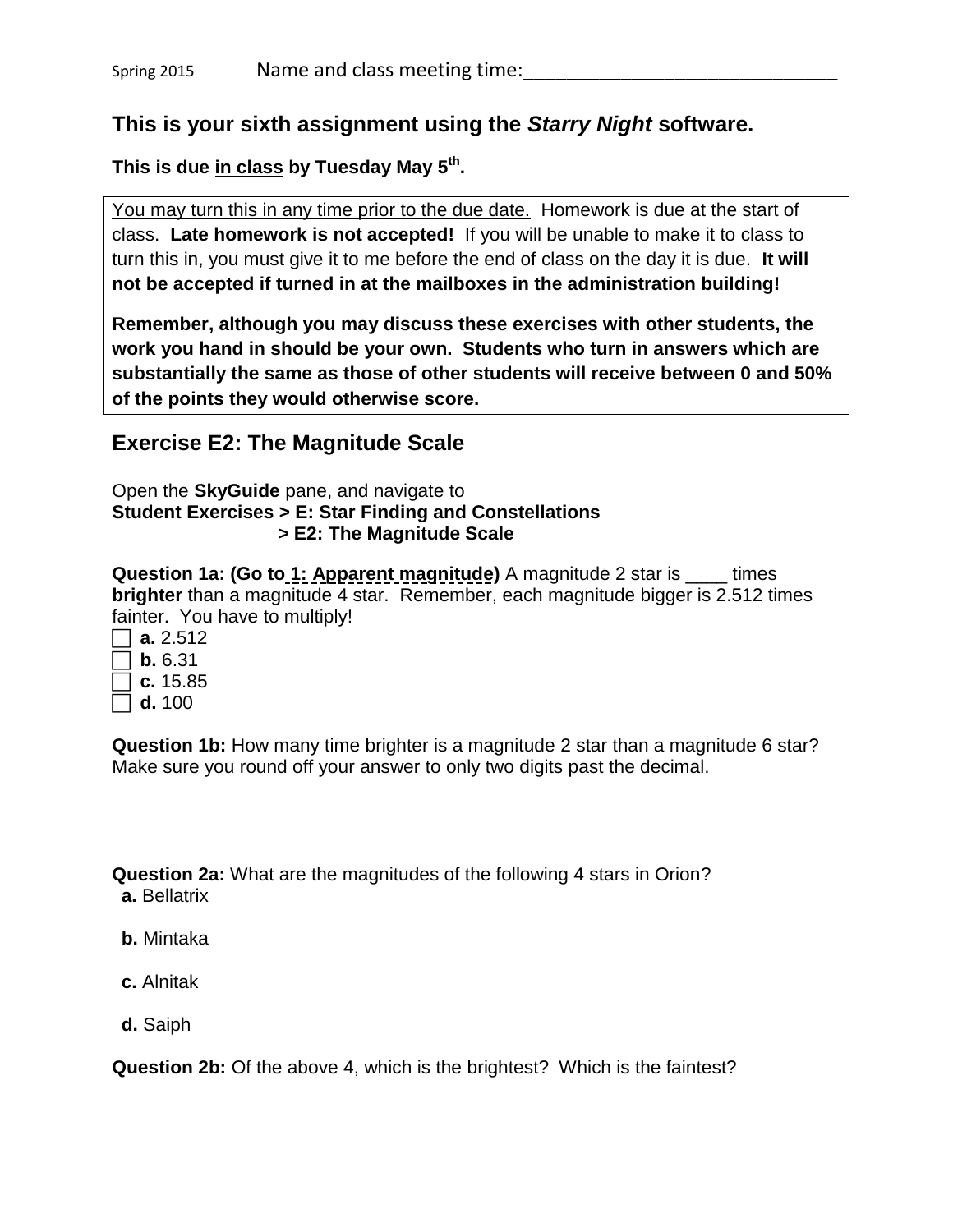**Question 3: (Go to 2: Magnitudes of solar system objects)** The Sun is the brightest object in the sky visible from Earth. What is the apparent magnitude of the Sun? Negative magnitudes are brighter than positive magnitudes.

**Question 4:** What is the second brightest object visible from Earth?

- **a.** Full Moon
- **b.** First Quarter Moon
- **c.** Venus
- **d.** Sirius

# **Go to 3: Comparing brightness of objects.**

To find the brightness ratio of objects whose magnitudes are not whole numbers (1, 2, …) you must use the following formula:

 $B1/B2 = 2.512<sup>(m2-m1)</sup>$ 

where  $\underline{B1/B2}$  = brightness ratio and  $\underline{m1}$ ,  $\underline{m2}$  are apparent magnitudes. To make sure you are using this formula correctly, try  $m1 = 1$  and  $m2 = 6$ . Then object 1 should be 100 times brighter than object 2. On the computer's scientific calculator, enter as follows:

$$
2.512 \text{ x}^{\prime} \text{y} \ (6 - 1) =
$$

where **x^y** is a single key for raising a number to a power. Try it. Does B1/B2 = 100 (remember to round off)? If not, you are not entering the numbers correctly.

**Question 5a:** What is the magnitude of Mars on January 24, 2015?

**Question 5b:** What is the magnitude of Venus on January 24, 2015?

**Question 5c:** How much brighter is the planet Venus than the planet Mars on January 24, 2015? Since Venus has a negative magnitude, you are subtracting a negative number, which is like adding a positive number.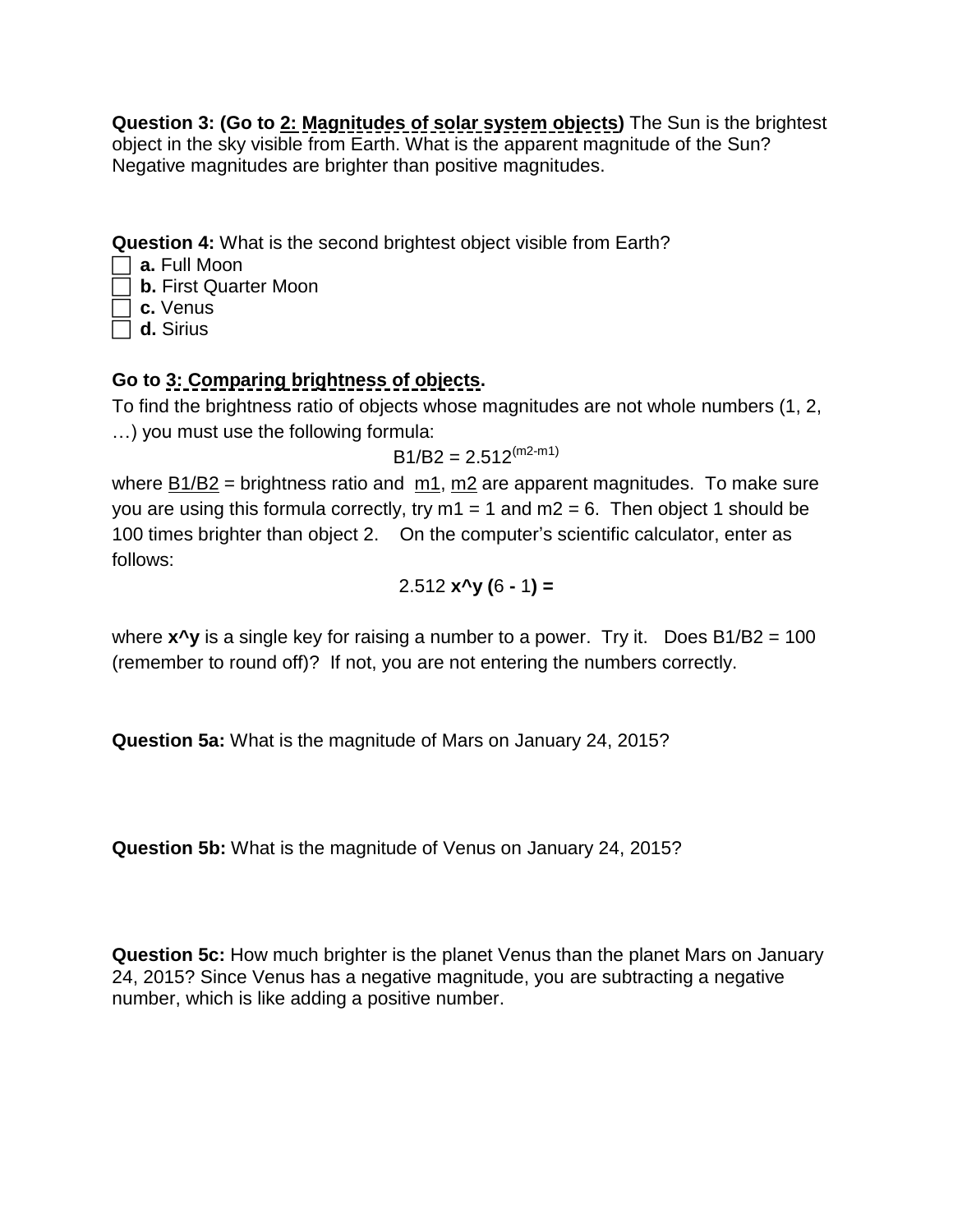## **Exercise F4: Inverse-Square Law Apparent Brightness and Luminosity**

Open the **SkyGuide** pane, and navigate to **Student Exercises > F: The Stars > F4: Inverse-Square Law**

**Question 1a: (Go to 1: Luminosity and apparent brightness)** What is the distance and apparent magnitude of Spica?Place your cursor over the star and note the information in the pop-up display.

**Question 1b:** What is the distance and apparent magnitude of Antares?Place your cursor over the star and note the information in the pop-up display.

**Question 1c:** The two stars have almost the same apparent magnitude, meaning that they appear to be the same brightness. But Antares is quite a bit farther away than Spica. How can it appear the same brightness if it is much farther away?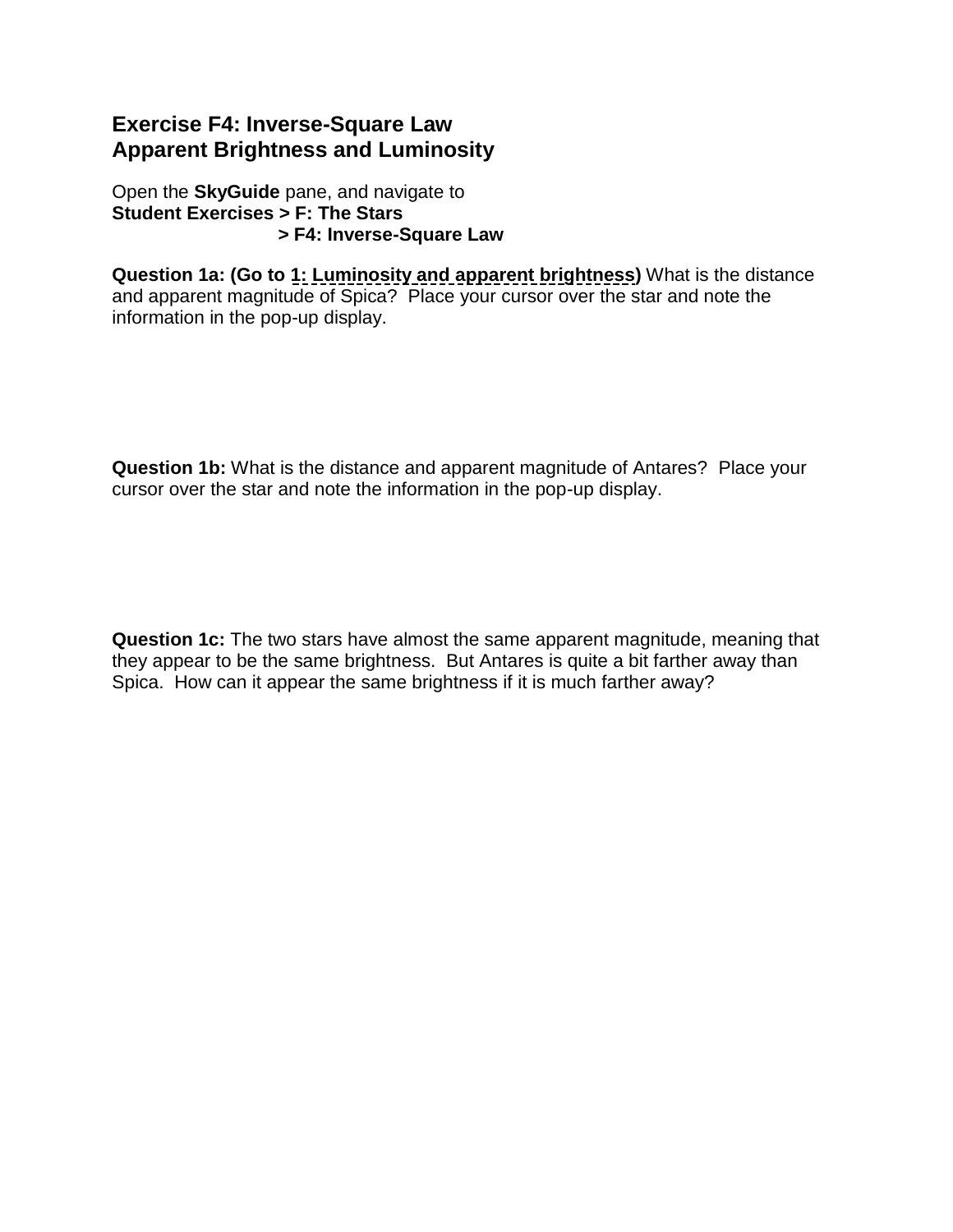#### **Go to 2: Calculating luminosity**

The luminosity tells us the true total power output of the star, rather than how bright it looks. You calculate luminosity in terms of solar luminosities using the following formula

$$
L_{\text{star}} = (0.0813) \times (R_{\text{star}})^2 \times 10^{(-0.4)(\text{mag. star})}
$$

Here,  $R_{star}$  is the distance of the star in light years. and  $\text{mag. star}$  is the apparent magnitude of the star. On the scientific calculator on the computer, you would enter this as :

magnitude \* **0.4 = ± 10<sup>X</sup> \* R<sub>star</sub> 
$$
x^2
$$
 \* 0.0813 =**

 $\pm$  is the change sign key,  $x^2$  takes the square of  $R_{star}$ , and 10<sup>X</sup> takes 10 to a power. As a check, an object of mag=4.83 located 32.6 light years away should have  $L_{star}=1.01$ . Try it.

**Question 2a** What is the distance and apparent magnitude of Polaris?Place your cursor over the star and note the information in the pop-up display.

**Question 2b** Calculate the luminosity of Polaris. It should match one of the given answers. **Note: in this and subsequent exercises, you must use the numbers you get from the program and calculate the answers, rather than looking them up in some outside reference!**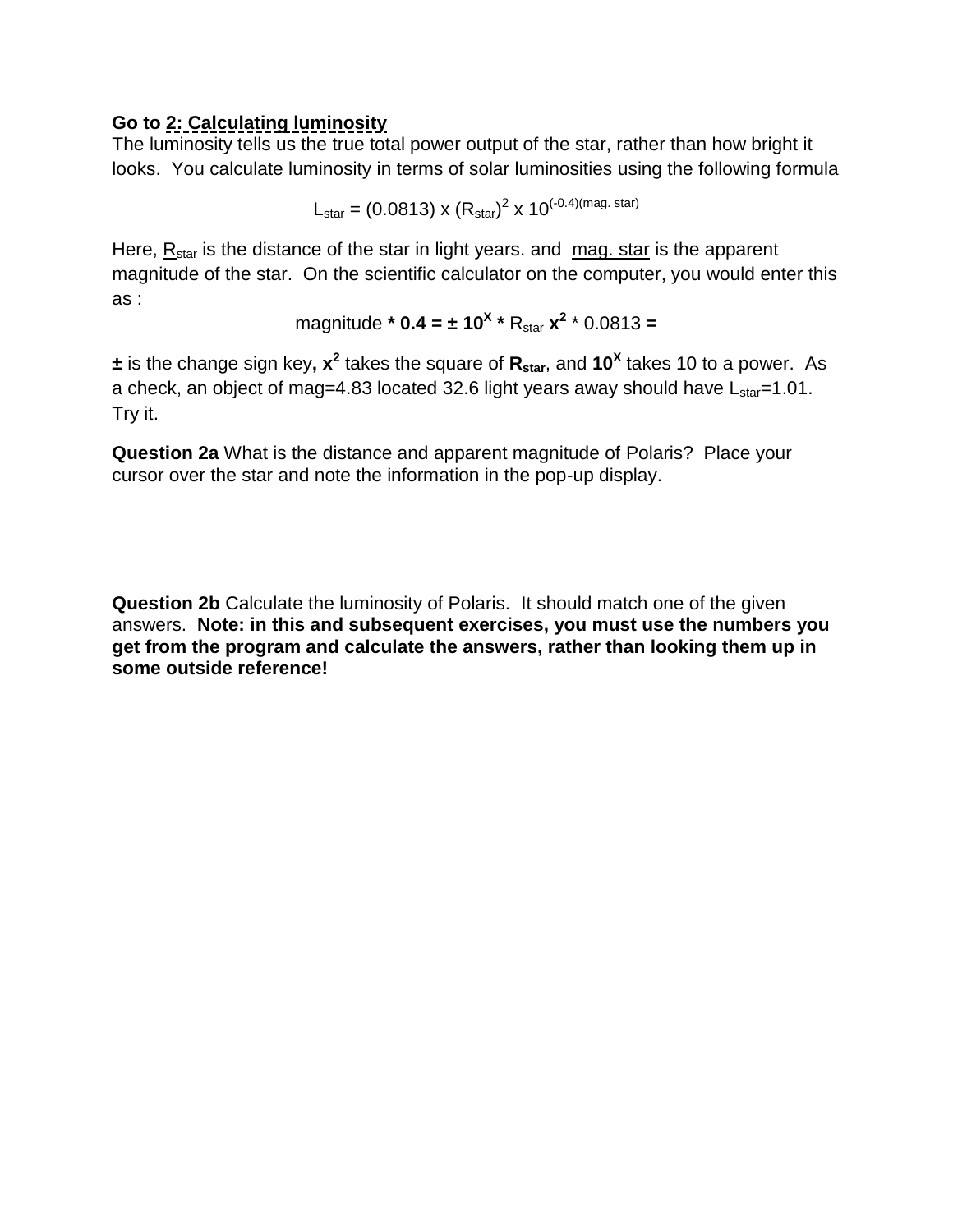**Question 2c**: Calculate the luminosity of Spica (in terms of the Sun's luminosity ) using the numbers you found in question 1a of "Luminosity and apparent brightness" in Student Exercise F4 and the formula above**.** 

**Question 2d:** Calculate the luminosity of Antares (in terms of the Sun's luminosity ) using the numbers you found in question 1b "Luminosity and apparent brightness" in Student Exercise F4 and the formula above**:**

**Question 2e:** Do the relative luminosities of Spica and Antares found in 2c and 2d agree with your answer to question 1c of "Luminosity and apparent brightness" in Student Exercise F4?

## **Go back to Exercise E2: The Magnitude Scale**

Open the **SkyGuide** pane, and navigate to **Student Exercises > E: Star Finding and Constellations > E2: The Magnitude Scale**

**Question 6a: (Go to 4: Absolute magnitude)** What is the apparent magnitude and distance in parsecs of the star Deneb? (To get the distance in parsecs, divide the distance in light years by 3.26)

**Question 6b** What is the apparent magnitude and distance in parsecs of the star Vega (the brightest star in the constellation *Lyra* just to the right and a bit above Deneb)? If you cannot find it, hit "k" one or two times until the constellation names appear.